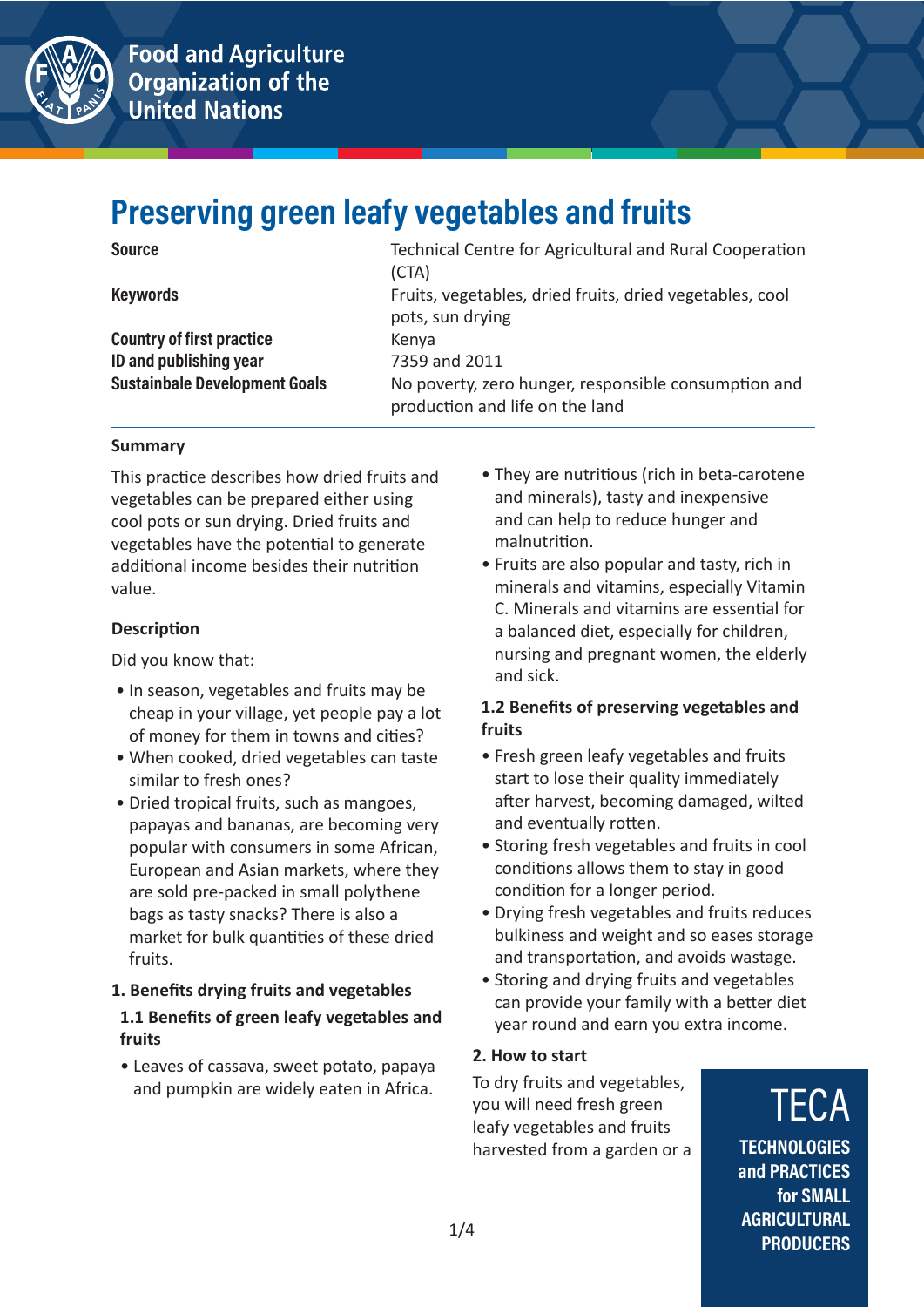# **Nutrition for Better Life**

farm or bought from neighbours or the local market.

#### **2.1 Equipment**

To start drying fruits and vegetable, the following equipment are required:

- knife;
- clay pots (one large and one small pot smaller pot must fit inside the larger one, which should have a wide neck);
- black and clear polythene sheets;
- a drying platform;
- plastic bags; and
- cardboard cartons.

#### **2.2 Preserve fresh green leafy vegetables and fruits using cool pots**

- Step 1: Carefully harvest vegetables and fruits and wash them with clean water to remove any dirt, sand, stones, or other impurities.
- Step 2: Place the smaller pot inside the larger pot
- Step 3: Pour clean sand in the space between the two pots and add water to make the sand moist
- Step 4: Loosely pack wasted vegetables or fruits in plastic bags.
- Step 5: Place the packed vegetables or fruits inside the smaller pot.
- Step 6: Cover the tops of the two pots with a damp sack to keep it cool.

#### **2.3 Preserve green leafy vegetables and fruits by sun drying**

#### **2.3.1 Vegetables**

- Chop or slice your green leafy vegetables and place them in hot water for 2 to 5 minutes – this helps them to keep their green colour when dried.
- Remove and drain. Then spread thinly on a clean black polythene sheet placed on a raised platform in full sun.
- Cover with netting to keep off flies and

birds. Leave until they are very dry and crack easily.

#### **2.3.2 Fruits**

- Spread sliced fruits that are not quite ripe (such as three-quarter ripe mangoes, pineapples or bananas) thinly on a clean black polythene sheet placed on a raised platform in full sun and dry until brittle.
- Cover with netting to keep off flies and birds. For a higher-quality product, immerse sliced fruits in water containing an anti-browning substance (10 mg of sodium metabisulphite added to each litre of water – available from your local chemist) for 5 minutes before drying.
- Rather than drying in the open, other types of dryers can be used such as a simple solar tent dryer or a stove dryer. Although more expensive than open sun drying, they will speed-up the drying process and produce a more hygienic product.

#### **2.4 Packaging and storage**

This method enables you to keep fruits and vegetables fresh for up to 6 months.

- Pack dried vegetables and fruits in airtight moisture-proof black plastic bags.
- Seal the bags using a burning candle. Alternatively you may use a polysealer.
- Label fruit and vegetable bags with date produced and expiry date (6 months later).
- Pack bags in a carton to protect them from damage caused by light.
- Store the cartons in a dry, cool place.

#### **3. Marketing**

Dried, green leafy vegetables and fruits can be sold directly to neighbours, local markets, hotels, restaurants, shops, supermarkets, schools, hospitals and local famine relief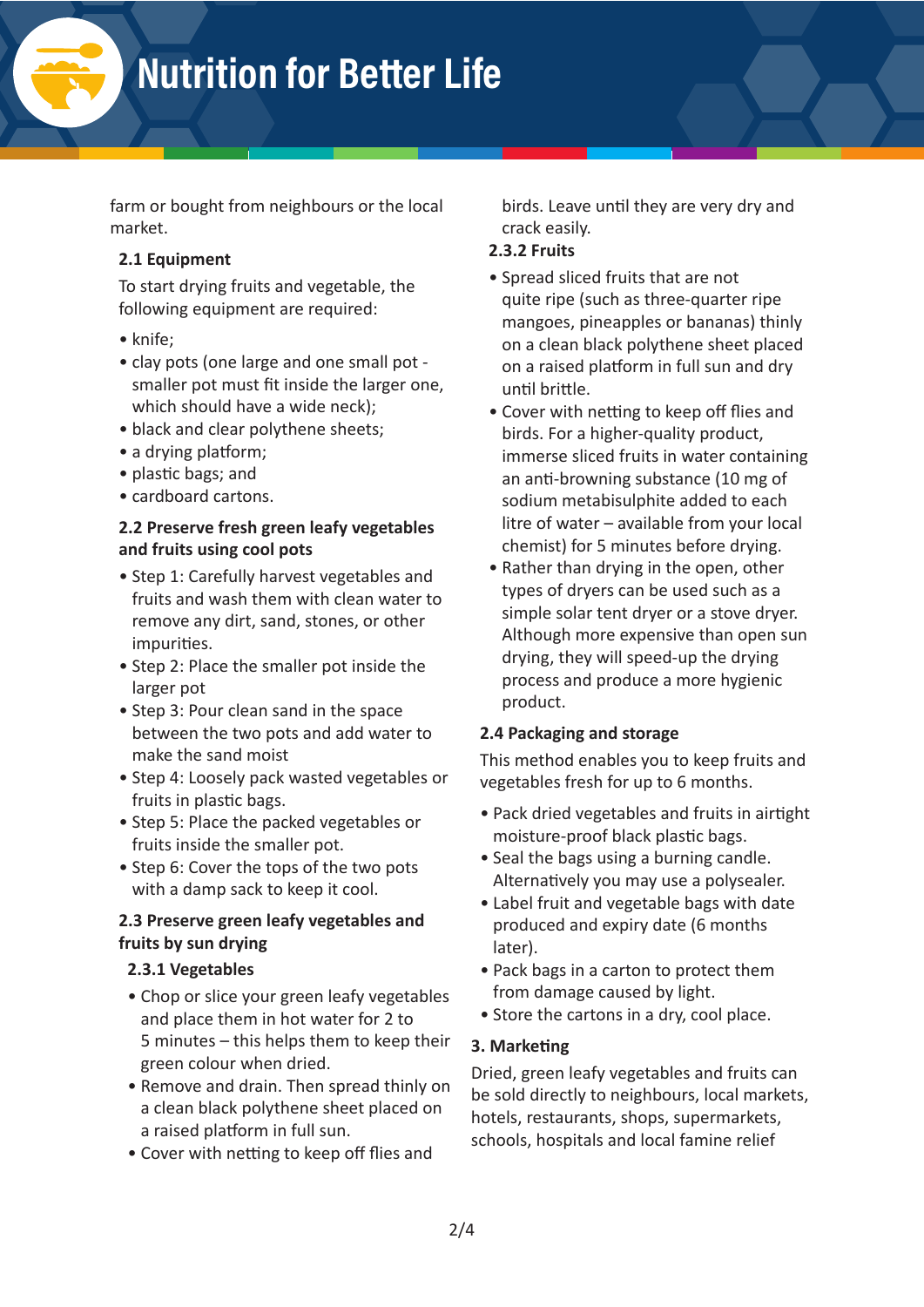#### Table 1: What can go wrong

| Potential<br>problems                               | Causes                                                              | How to avoid the problem                                                                                                                                                        |  |  |
|-----------------------------------------------------|---------------------------------------------------------------------|---------------------------------------------------------------------------------------------------------------------------------------------------------------------------------|--|--|
| Fresh vegetables & fruits                           |                                                                     |                                                                                                                                                                                 |  |  |
| Heat damage                                         | Harvesting and leaving<br>in the heat of the sun                    | Harvest green leafy vegetables and<br>fruits in early morning and late<br>afternoon                                                                                             |  |  |
| Bruised, cut or<br>damaged vegetables<br>and fruits | Rough handling<br>or careless use<br>of implements                  | For vegetables, use a sharp knife<br>to carefully cut plant by the stem<br>with minimum soil contact.<br>Handle fruits carefully                                                |  |  |
| Crushed vegetables<br>and fruits                    | Over-packing containers<br>and inappropriate<br>stacking or loading | Loosely pack vegetables and fruits<br>in cool, ventilated bags or boxes.                                                                                                        |  |  |
| Dried vegetables & fruits                           |                                                                     |                                                                                                                                                                                 |  |  |
| Mouldy vegetables or<br>fruits                      | Inadequate drying                                                   | Make sure the vegetables are dry<br>and crumble easily and that dried<br>fruits are brittle.<br>If there is little sunshine or during                                           |  |  |
| <b>Discoloration</b>                                | Inadequate processing<br>Scorching                                  | heavy rains, use a stove dryer<br>Dip vegetables in hot water before<br>drying<br>Use anti-browning agent for fruits<br>Cover with netting or a polythene<br>sheet while drying |  |  |
| Infestation by weevils<br>and damage by rats        | Poor packaging and<br>storage conditions<br>Store not rat-proof     | Use clean, strong packaging<br>materials<br>Keep store clean<br>Control rats                                                                                                    |  |  |

Source: CTA 2015

agencies, especially during the dry season. Additionally, when farmers cooperate and sell their products together, they can often bargain for a better price. They can also

enjoy lower transport costs. As a group you may also be able to reach distant markets and even export to regional and international markets.